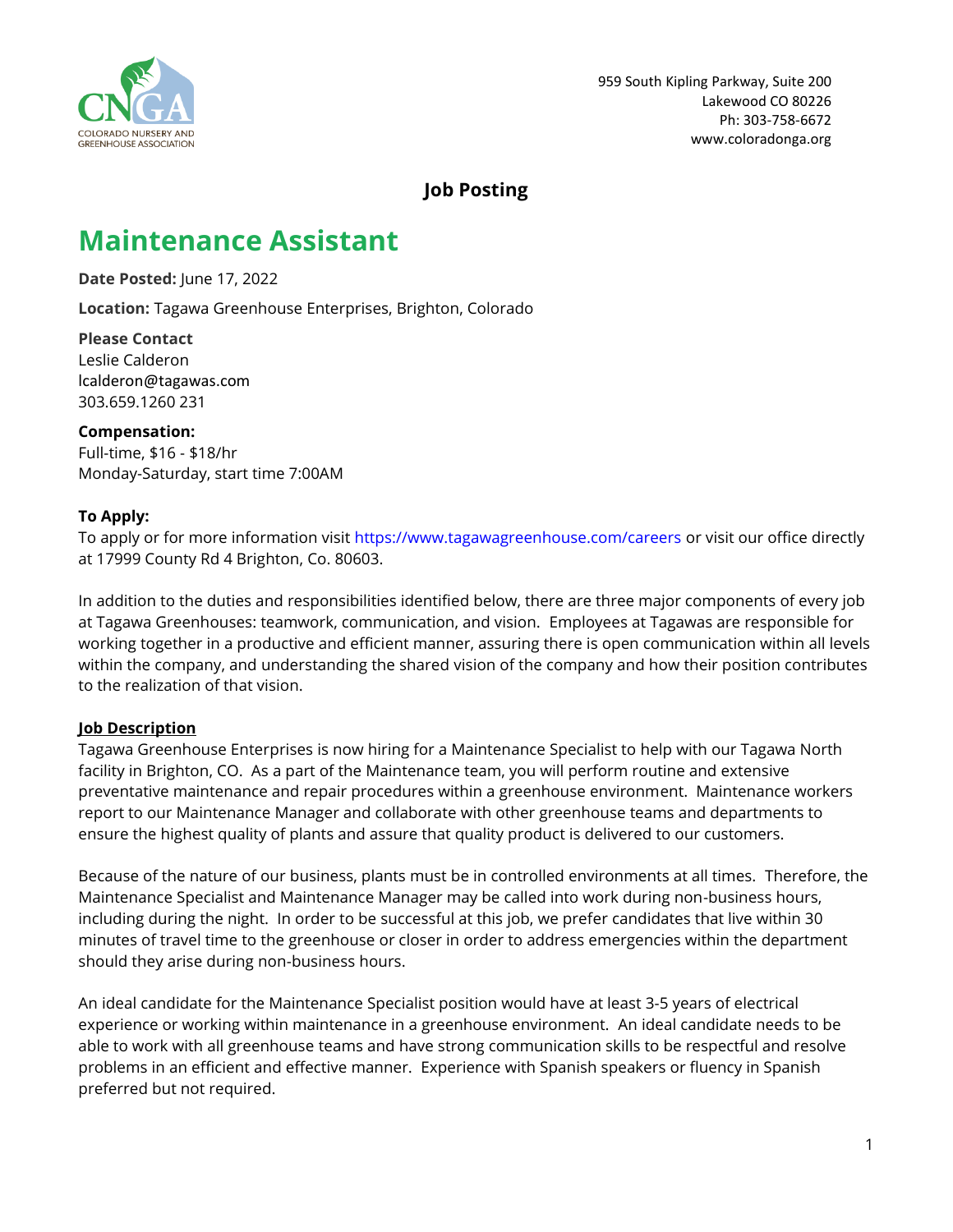

959 South Kipling Parkway, Suite 200 Lakewood CO 80226 Ph: 303-758-6672 [www.coloradonga.org](http://www.coloradonga.org/)

### **Essential Functions/Duties:**

- Follow instructions in a way that will produce high quality work within the projected time.
- Assists and performs equipment maintenance on Greenhouse technology and systems including but not limited to: Greenhouse structures, greenhouse work areas, heating systems, cooling systems, irrigation systems, growing equipment, electrical systems, guest worker housing, and general grounds.
- Assists and performs installations, maintenance/repairs, or construction tasks as assigned by Maintenance Manager.
- Performs preventative maintenance procedures on a scheduled basis. Including cleaning, testing, treating, and calibrating per Maintenance Manager instructions.
- Maintain and utilize maintenance equipment and safety gear.
- Inspects properties and communicates with Maintenance Manager regarding proper grounds keeping, general cleanup, and maintenance.

In addition to the above responsibilities, a Maintenance Worker will be required to assist with various projects around the greenhouse as needed. At times, it would be expected to assist with greenhouse labor as instructed by the Maintenance Manager.

The ideal candidate follows instruction by the Maintenance Manager and collaborates with both the Maintenance Team and other departments in order to ensure the completion of maintenance projects in a timely manner.

#### **Basic Minimum Requirements**

- Must be 21 years of age and eligible to work in the United States
- Must be able to work in all Greenhouse conditions including wet, humid, dusty, dirty, and extreme hot/cold temperatures.
- Must be able to lift or move up to 25lbs, and push/pull racks on wheels of 50lbs with or without reasonable accommodation.
- Job requires employees to be on their feet for long periods of time, sit, climb, balance, stoop, squat, kneel, crouch or crawl with or without reasonable accommodation.
- Must be able to work as a part of a team and communicate in a respectful manner when speaking to clients, other greenhouse teams, managers, and coworkers.
- Must have specific vision abilities: close vision, distance vision, and color vision.
- At least 1-3 years of maintenance experience, electrical experience, or maintenance within a greenhouse setting highly preferred. Other applicable experience may include certification, power tools, carpentry, electrical wiring/circuitry, boilers, generators, or other greenhouse equipment proficiency.
- Experience in Lean practices (Lean manufacturing) preferred but not required.

The Maintenance Specialist is required to travel between greenhouse locations, suppliers, employee housing spaces, and other areas to perform job related tasks. Thus, this position will be required to complete procedures to be on the Tagawa Greenhouse Designated Driver List

- Must hold and maintain a current and valid Driver's License
- The MVR of all candidates is subject to company approval through our insurance company (*Hortica*).